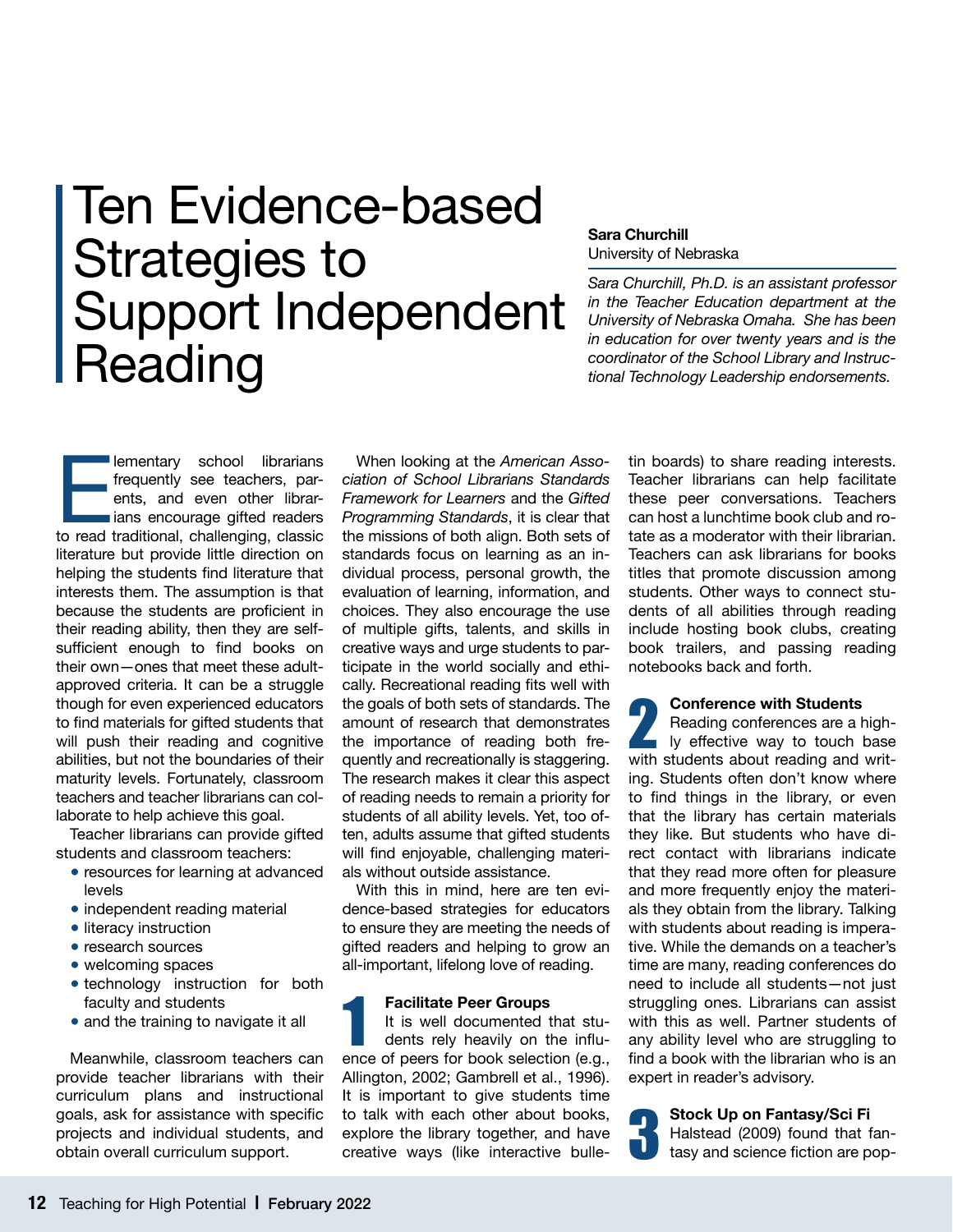ular with intermediate aged students. "They discover it at just the age when they are entering their own personal quests for identity and beginning to consciously establish their personal values" (p. 218). Students cite the imagination in these types of books and the ability to make them feel like they are somewhere else as appealing factors. There is ample research over the last two decades to reinforce that these two genres are popular choices among gifted students. Classroom and gifted educators should strive to have an extensive selection of fantasy and science fiction on hand. If there isn't enough room in the classroom for a sizeable section of these genres, know where to find them—or at least the most popular titles—in the library. If these genres are not familiar to you, use librarians and even other students to assist in recommending these titles.

#### **Expand Genres**

Another popular genre for gifted students is non-narrative nonfic-Expand Genres<br>
Another popular genre for gifted<br>
students is non-narrative nonfic-<br>
tion. While narrative nonfiction gives facts and information in a familiar story-like format, non-narrative nonfiction delivers these pieces of information in brief bursts, with several key ideas per page. Titles are often formatted in an engaging and visual way. Examples of this genre include National Geographic's Weird but True, Guinness Book of World Records, and almanacs for kids. It can also be helpful to expand reading options and allow students to read nontraditional texts like blogs and websites, handbooks, and manuals. Nontraditional pieces can appeal to interests, encourage exploration, engage different skill sets, foster multimodal literacy, provide levels of complexity, and expand the amount of reading choices.

**Become Familiar with Books** For students to view the teacher as a reliable reference regarding Become Familiar with Books<br>For students to view the teacher<br>as a reliable reference regarding<br>literature, teachers need to familiarize themselves with current books for the age range. To accomplish this, teachers can read professional magazines that have book summaries, follow publishers, authors, and other book-focused educators on social media, and explore children's book honors such as

their state's children's choice awards and national awards like the Newberry and the Coretta Scott King. Teachers should talk to the students often about books. Students know best what will likely be popular selections for their age. It is also important to talk to the librarian, as they are informed about what's new and upcoming in children's literature.

## **Encourage Home Reading**

Free reading time in schools has been decreasing (Scholas-**Encourage Home Reading**<br>
Free reading time in schools<br>
has been decreasing (Scholas-<br>
tic, 2015). Most often, students read for enjoyment at home, so teachers should take advantage of that. Encourage and support home reading, consider tracking it in a general way, but don't make tracking the focus of reading. Some examples of simple home reading programs include bingo cards with genres and tasks on them, reading badges (digital or physical), and Donnalyn Miller's "Forty Book Challenge". Whatever system is used, keep in mind the Reader's Bill of Rights (Pennac, 2008) which emphasizes flexibility and personal choice.

#### **Provide Free Reading in School**

Stephen Krashen is one of the **Provide Free Reading in<br>
School**<br>
Stephen Krashen is one of the<br>
preeminent sources on voluntary reading. Krashen (2011) says that free reading is the most powerful literacy activity we can perform. Frequent and deep voluntary reading affects an array of skills and future outcomes. In light of the decrease in classroom time devoted to this all-important skill, educators need to make it a priority to carve out free reading time in every school day.

#### **Level with Flexibility**

There is much controversy among about tracking and incen-**Eevel with Flexibility**<br>There is much controversy<br>among about tracking and incen-<br>tivized reading programs. The effectiveness of these programs is so heavily reliant on how individual teachers implement them, that consistent best practice is hard to find. Many educators and researchers reiterate that such programs do more harm than good when it comes to fostering a love of independent reading. In reality, most gifted students don't mind using levels as a general guideline to help them find books. Some even feel that a book needs to

be appropriately challenging to be fun. However, almost all of them don't want to be limited to only "books in their level". Educators may find it helpful to provide some guidance on levels—be it from a source like Common Sense Media, a retailer like Barnes and Noble, or a program like Accelerated Reader. However, it is critically important to let students read across a variety of levels and have personal choice in their selections. Classroom teachers and gifted educators can also work to encourage other teachers in their schools to be flexible if the school has a designated reading program.

### **Pay Extra Attention to the Reading Habits of Males** One common research finding is Pay Extra Attention to the<br>
Reading Habits of Males<br>
One common research finding is<br>
that males struggle to stay engaged in reading more than females. This is true for gifted males as well. To reach male readers in the classroom, especially the gifted ones who may not be working to their potential, teachers should target them with conferences more often. Find out what materials the male readers in the classroom are interested in and obtain them for the classroom if possible. Make interesting materials readily available in the classroom, so that the students can grab them easily. Non-traditional reading can be motivating for gifted boys. Capitalize on that fact and encourage boys to read what is appealing regardless of format. Finally, make sure to continually provide a challenge. Gifted boys often have considerably lower reading goals than girls, despite their achievement

#### **Librarians**

scores being closely matched.

Lastly, harness the power of the school librarian. "Many Librarians<br>Lastly, harness the power of<br>the school librarian. "Many<br>classroom teachers do not have the resources or knowledge to provide a variety of appropriately challenging reading material to students" (Reis et al., 2004). Remember that students who talk with the librarian directly check out more books, read more books, and enjoy more books than those who have no contact with the librarian. Classroom teachers and gifted educators do not need to be experts in children's literature. They can rely on librarians to help them out.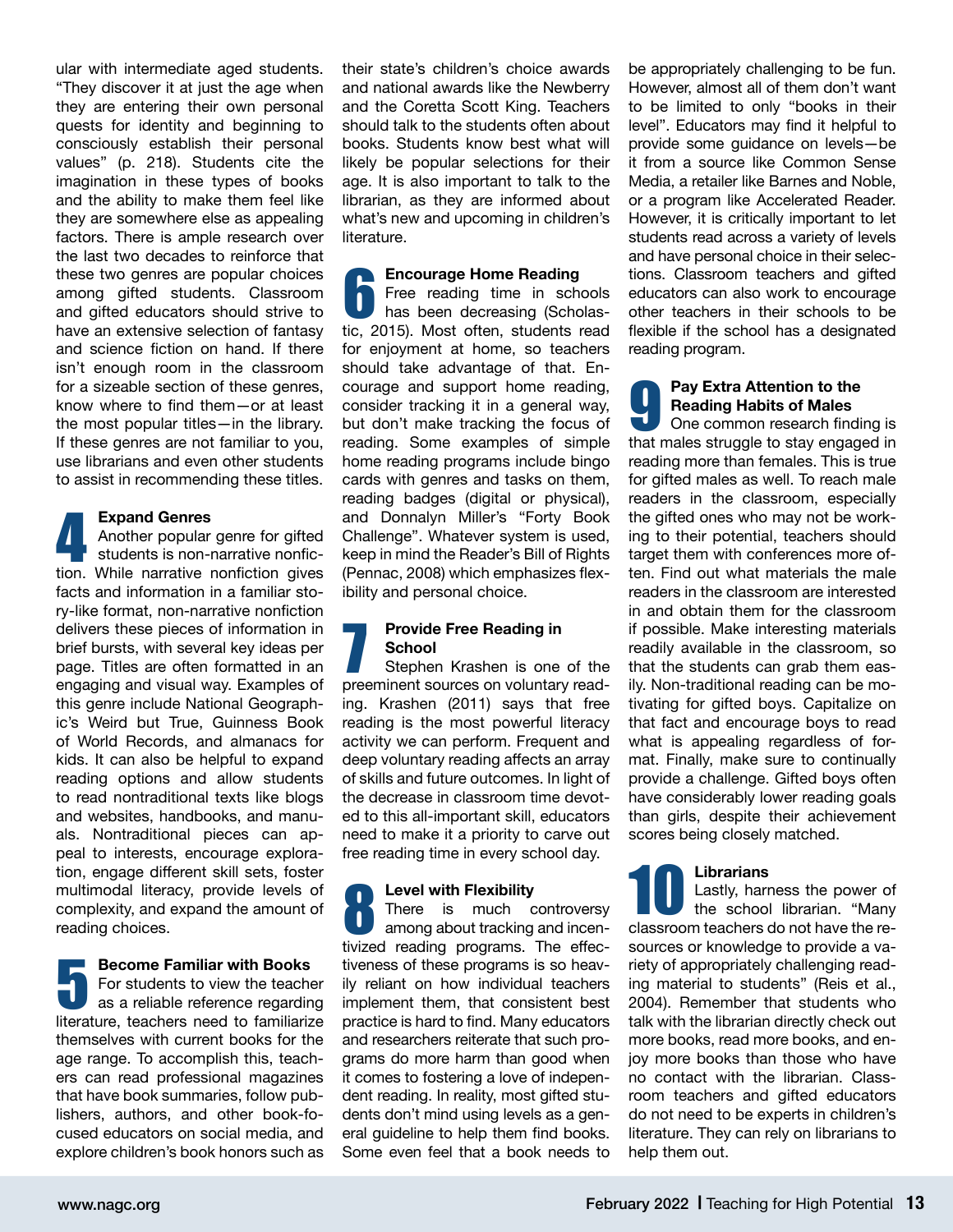Educators need to take the time to get to know gifted readers and assist them just as they assist struggling readers. As Albus Dumbledore said, "It is our choices Harry that show who we truly are, rather than our abilities" (Rowling, 1999, p. 333). Regardless of the level of achievement, personal choice in independent reading leads to success. Classroom/ gifted teachers can work with the school librarian, as well as parents and teachers of gifted students, to use this as leverage to boost student success in reading. Teachers, gifted educators, and librarians can work together to provide materials, programming support, and creative ideas that foster the all-important love of reading that even gifted students need support to develop. This disposition is so critical, it simply cannot be left to chance. THP

### **10 Evidence-Based Tips to Support Independent Reading in Gifted Students**

- **1** Facilitate peer groups (use the librarian to help).
- **2** Perform teacher conferences (use the librarian to help).
- **3** Fantasy and Sci-Fi are popular, so provide a large selection of those genres…
- **4** …but also broaden the genres available and include non-narrative nonfiction.
- **5** Become familiar with multiple titles (use the librarian to help).
- **6** Take advantage of home reading without narrowing choice or being stringent.
- **7** Level within reason. In other words, be flexible with "programs".
- **8** Give time for free reading in school.
- **9** Pay extra attention to the reading habits of gifted males.
- **10** Harness the power of a librarian.



Prepare Yourself for your Next Professional Opportunity! Whether you are looking for a new job or ready to take the next step in your career, the NAGC Career Center will help you find the right opportunity.

Visit bit.ly/NAGCTHP and start your search today!